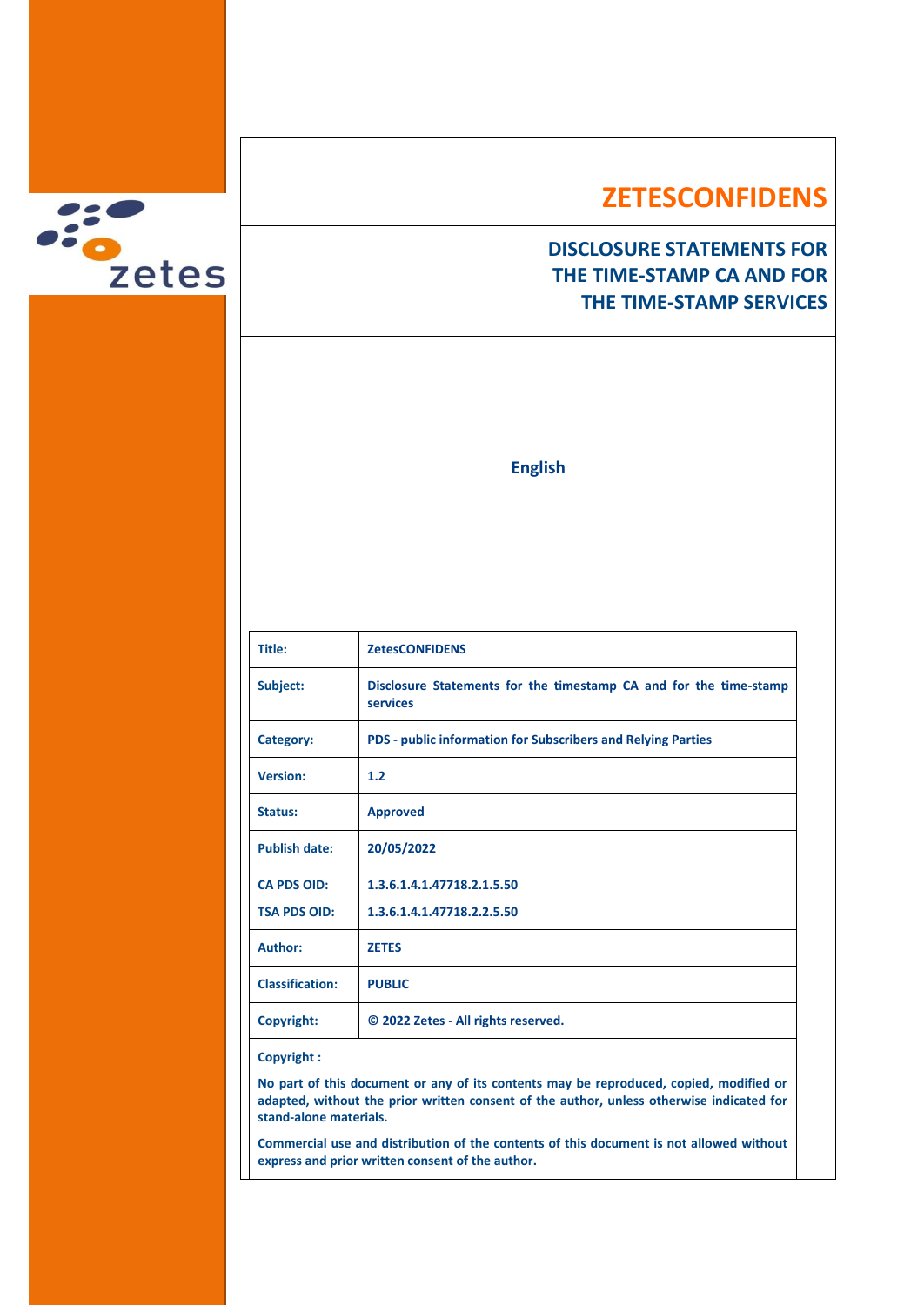

# **1 PKI DISCLOSURE STATEMENT FOR THE CA FOR TSA**

### **Document History:**

| version | date       | <b>Changes</b>                                                            |
|---------|------------|---------------------------------------------------------------------------|
| 1.2     | 20/05/2022 | Updated © statement to 2022 + added new TSUs.                             |
| 1.1     | 27/04/2020 | Changed title page. Added © statement. Removed confidentiality statement. |
| 1.0     | 24/12/2018 | Initial version                                                           |

#### **PKI Disclosure Statement:**

| <b>Statement types</b>             | <b>Statement descriptions</b>                                                                                                                                                                                                       | <b>Specific Requirements of certificate policy</b>                                                                                                                                                                                                                                                                                      |
|------------------------------------|-------------------------------------------------------------------------------------------------------------------------------------------------------------------------------------------------------------------------------------|-----------------------------------------------------------------------------------------------------------------------------------------------------------------------------------------------------------------------------------------------------------------------------------------------------------------------------------------|
| TSP contact info:                  | The name, location and relevant contact<br>information for the CA/PKI (name of responsible<br>person, address, website, info mail, faq, etc.),<br>including clear information on how to contact<br>the TSP to request a revocation. | Contact address:<br>pma@tsp.zetes.com<br>Postal address:<br>ZETES TSP - Straatsburgstraat 3 - 1130 HAREN - BELGIUM<br>Telephone:<br>+32 2 728 37 11<br>https://tsp.zetes.com<br>Website:<br>https://confidens.zetes.com                                                                                                                 |
| Applicable agreements, CPS,<br>CP: | Identification and references to applicable<br>agreements, CPS, CP and other relevant<br>documents.                                                                                                                                 | The applicable agreements are published on https://tsp.zetes.com and are labelled as follows:<br>CPS for the Zetes TSP RootCA 001:<br><b>Certification Practice Statement</b><br>OID 1.3.6.1.4.1.47718.2.1.1.1<br>CPS/CP for the Zetes TSP CA FOR TSA 001:<br><b>Certification Practice Statement</b><br>OID 1.3.6.1.4.1.47718.2.1.1.50 |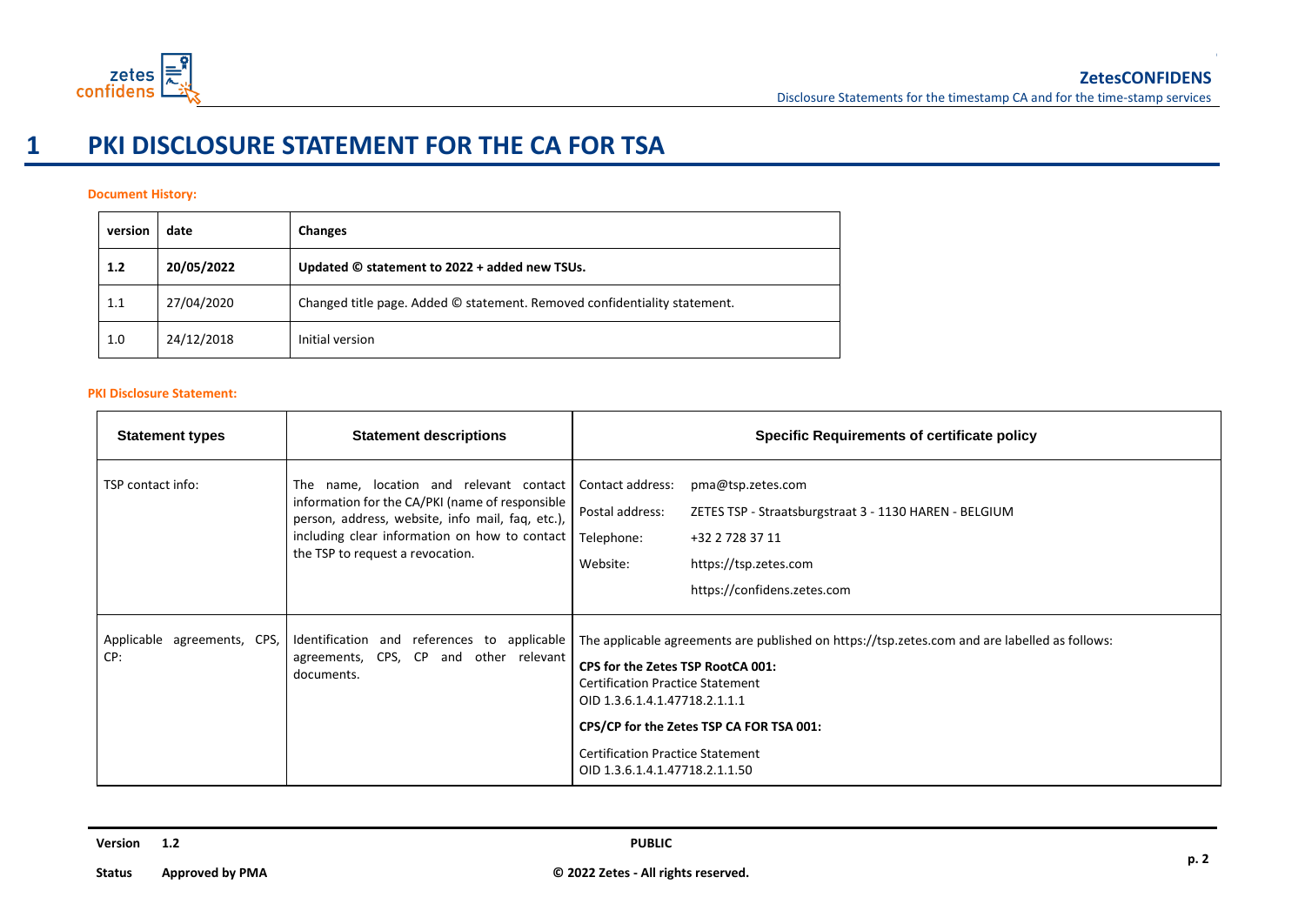

| <b>Statement types</b>                                         | <b>Statement descriptions</b>                                                                                                                              | <b>Specific Requirements of certificate policy</b>                                                                                                                                                                                                                                                                                                                                                                                                                                                                                                                                                                                                                                                                                                                                                                                                                                                                                      |
|----------------------------------------------------------------|------------------------------------------------------------------------------------------------------------------------------------------------------------|-----------------------------------------------------------------------------------------------------------------------------------------------------------------------------------------------------------------------------------------------------------------------------------------------------------------------------------------------------------------------------------------------------------------------------------------------------------------------------------------------------------------------------------------------------------------------------------------------------------------------------------------------------------------------------------------------------------------------------------------------------------------------------------------------------------------------------------------------------------------------------------------------------------------------------------------|
|                                                                |                                                                                                                                                            | Certificate Policy<br>OID 1.3.6.1.4.1.47718.2.1.2.50                                                                                                                                                                                                                                                                                                                                                                                                                                                                                                                                                                                                                                                                                                                                                                                                                                                                                    |
| Certificate type, validation<br>procedures and usage:          | A description of each class/type of certificate<br>issued by the CA, corresponding validation<br>procedures, and any restrictions on certificate<br>usage. | This statement applies to qualified and non-qualified certificates issued by the ZETES TSP CA FOR TSA for qualified<br>time-stamps and non-qualified time-stamps.<br>The relevant Certificate Policy and Certification Practice Statement (CP/CPS) applies to the issuance of<br>certificates for the ZETESCONFIDENS TSA Time-Stamp Units issuing non-qualified time-stamps and qualified<br>time-stamps meeting the requirements of Regulation (EU) No 910/2014.<br>Qualified Certificates may be used only in accordance with the applicable Certificate Policy and in accordance<br>with Regulation (EU) No 910/2014 OF THE EUROPEAN PARLIAMENT AND OF THE COUNCIL of 23 July 2014 on<br>electronic identification and trust services for electronic transactions in the internal market and repealing<br>Directive 1999/93/EC.<br>Non-qualified certificates may be used only in accordance with the applicable Certificate Policy. |
| Reliance limits:                                               | The reliance limits, if any.                                                                                                                               | Records for certificate issuance are maintained for minimum 7 years after any certificate based on these records<br>ceases to be valid (and hence can be made available to provide supporting evidence).<br>Reliance on the certificates must take into account the limited warranty by and the limitation of liability for the<br>Certificate Service Provider, see these topics below.                                                                                                                                                                                                                                                                                                                                                                                                                                                                                                                                                |
| Obligations of subscribers:                                    | The description of, or reference to, the critical<br>subscriber obligations.                                                                               | The beneficiary of the Certificates issued by the ZETES TSP CA FOR TSA are only Time-Stamping Units internal to<br>ZETESCONFIDENS TSA.                                                                                                                                                                                                                                                                                                                                                                                                                                                                                                                                                                                                                                                                                                                                                                                                  |
| Certificate status checking<br>obligations of relying parties: | The extent to which relying parties are obligated<br>to check certificate status, and references to<br>further explanation.                                | Relying parties are obligated to:<br>a) verify the validity, suspension or revocation of the certificate using current certificate status information from<br>the Online Certificate Status Protocol (OCSP) service or the Certificate Revocation List download service which<br>are indicated in the certificates themselves.<br>b) take account of any limitations on the usage of the certificate indicated to the relying party in the certificate<br>itself; and                                                                                                                                                                                                                                                                                                                                                                                                                                                                   |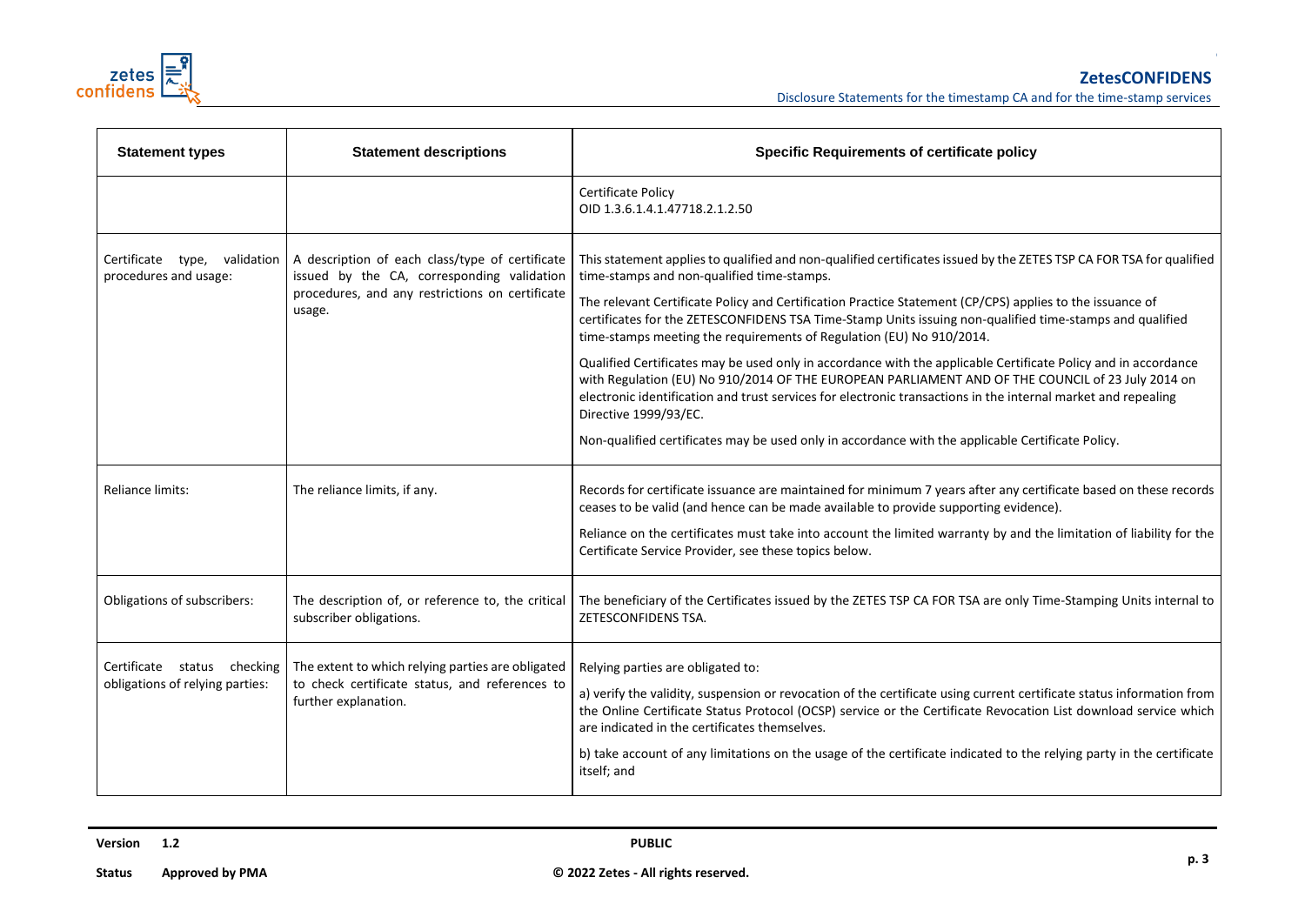

| <b>Statement types</b>                                                  | <b>Statement descriptions</b>                                                           | <b>Specific Requirements of certificate policy</b>                                                                                                                                                                                       |  |  |
|-------------------------------------------------------------------------|-----------------------------------------------------------------------------------------|------------------------------------------------------------------------------------------------------------------------------------------------------------------------------------------------------------------------------------------|--|--|
|                                                                         |                                                                                         | b) take account of any limitations on the usage of the certificate indicated to the relying party in the certificate<br>policy (and stated here below); and                                                                              |  |  |
|                                                                         |                                                                                         | d) take any other precautions prescribed in the CPS and applicable CP, as well as follow the problem reporting<br>instructions (see below).                                                                                              |  |  |
| Limited<br>warranty<br>and<br>disclaimer/Limitation<br>of<br>liability: | disclaimers,<br>Summary of the warranty,<br>limitations of liability and any applicable | See Certificate Policy and Certification Practice Statement (CP/CPS): Section 9.2 on insurance coverage, Section<br>9.6 Representation and warranties, Section 9.7 Disclaimers of warranties and section 9.8 Limitations of liabilities. |  |  |
|                                                                         | warranty or insurance programs.                                                         | Within the limit set by Belgian Law, in no event (except for fraud or willful misconduct) will ZETESCONFIDENS be<br>liable for:                                                                                                          |  |  |
|                                                                         |                                                                                         | Any loss of profits;                                                                                                                                                                                                                     |  |  |
|                                                                         |                                                                                         | Any loss of data;                                                                                                                                                                                                                        |  |  |
|                                                                         |                                                                                         | Any indirect, consequential or punitive damages arising from or in connection with the use,<br>delivery, license, and performance or non-performance of certificates or digital signatures;                                              |  |  |
|                                                                         |                                                                                         | Any other damages beyond proven direct damages as described below.                                                                                                                                                                       |  |  |
|                                                                         |                                                                                         | In case of liability of ZETESCONFIDENS towards the Subscriber or a Relying Party for proven direct damages, the<br>liability of ZETESCONFIDENS towards any claimant is in any way limited to:                                            |  |  |
|                                                                         |                                                                                         | - paying damages amounting up to a maximum of 2.500 € per transaction, for events where the Relying<br>Party relies on that certificate:                                                                                                 |  |  |
|                                                                         |                                                                                         | a) as regards the accuracy at the time of issuance of all information contained in the<br>(Qualified) Certificate and as regards the fact that the Certificate contains all the details<br>prescribed for a (Qualified) Certificate; or  |  |  |
|                                                                         |                                                                                         | b) for assurance that at the time of the issuance of the Certificate, the signatory identified in<br>the Qualified Certificate held the private key corresponding to the public key given or identified<br>in the Certificate; or        |  |  |
|                                                                         |                                                                                         | c) for assurance that the private key and the public key can be used in a complementary<br>manner;                                                                                                                                       |  |  |
|                                                                         |                                                                                         | and                                                                                                                                                                                                                                      |  |  |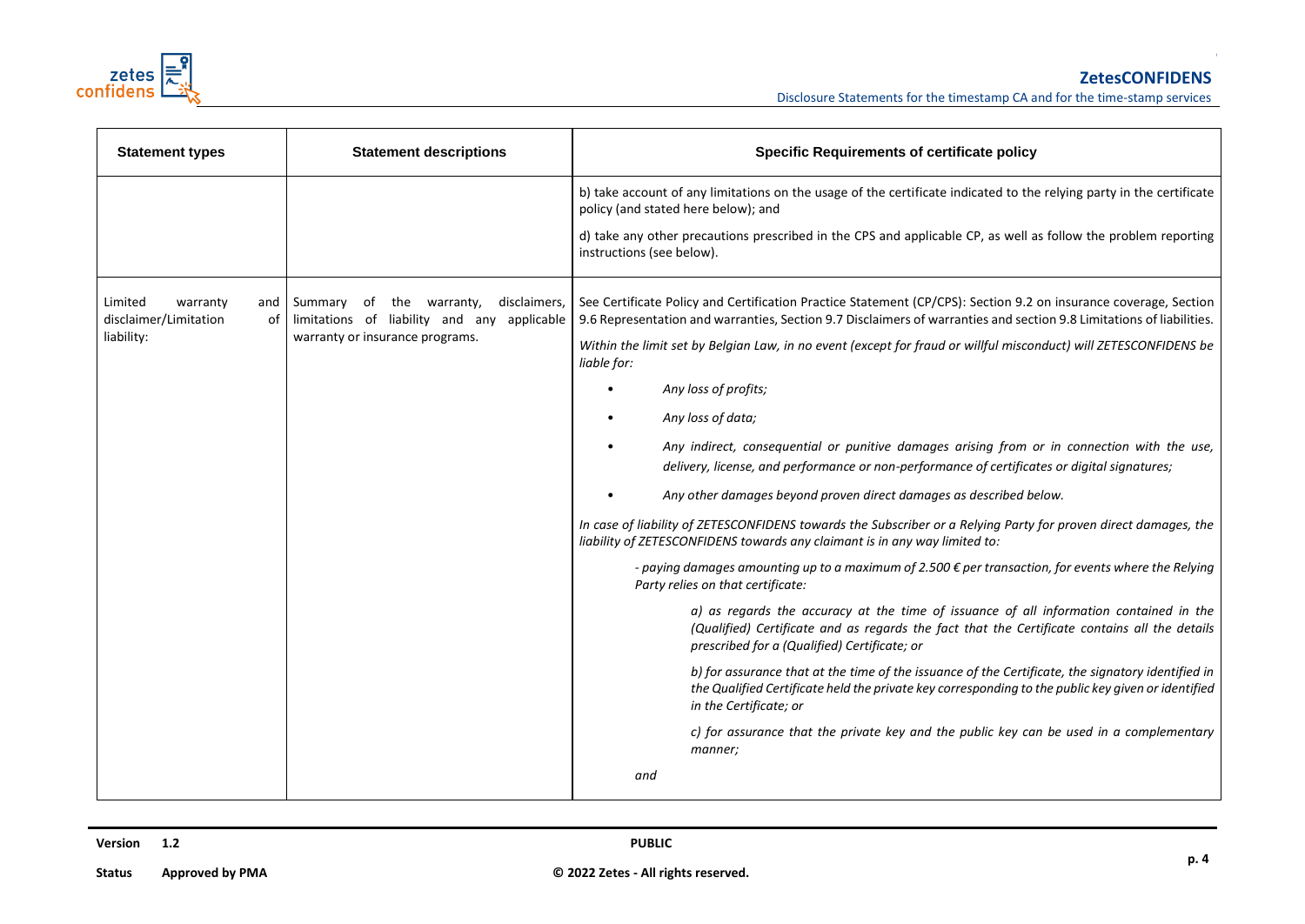

| <b>Statement types</b>                                  | <b>Statement descriptions</b>                                                                                                                                                                                                                          | <b>Specific Requirements of certificate policy</b>                                                                                                                                                                                                                                                                                                                                                                                            |
|---------------------------------------------------------|--------------------------------------------------------------------------------------------------------------------------------------------------------------------------------------------------------------------------------------------------------|-----------------------------------------------------------------------------------------------------------------------------------------------------------------------------------------------------------------------------------------------------------------------------------------------------------------------------------------------------------------------------------------------------------------------------------------------|
|                                                         |                                                                                                                                                                                                                                                        | - paying damages amounting up to a maximum of 10.000 € in total per TSU Certificate that is underlying<br>to the claim.                                                                                                                                                                                                                                                                                                                       |
|                                                         |                                                                                                                                                                                                                                                        | In any case, whatever originating facts and prejudices and their aggregate amounts, ZETESCONFIDENS<br>responsibility will be limited to the amount paid by the Subscriber to ZETESCONFIDENS regarding the originating<br>fact, with respect to the governing law. Unless otherwise legally enacted, any suit from the Subscriber regarding<br>these CP will take place no longer than six months after the fact originating the legal action. |
| Problem reporting                                       |                                                                                                                                                                                                                                                        | Relying Parties, Application Software Suppliers, and other third parties should follow these instructions for<br>reporting suspected Private Key Compromise, Certificate misuse, or other types of fraud, compromise, misuse,<br>inappropriate conduct, or any other matter related to Certificates:                                                                                                                                          |
|                                                         |                                                                                                                                                                                                                                                        | they can file problem reports by email report@tsp.zetes.com or by letter or by phone via the contact information<br>published on http://tsp.zetes.com.                                                                                                                                                                                                                                                                                        |
| Privacy policy:                                         | A description of and reference to the applicable<br>privacy policy.                                                                                                                                                                                    | See section 9.4 of the CP.                                                                                                                                                                                                                                                                                                                                                                                                                    |
| Refund policy:                                          | A description of and reference to the applicable<br>refund policy.                                                                                                                                                                                     | Not applicable.                                                                                                                                                                                                                                                                                                                                                                                                                               |
| dispute resolution:                                     | Applicable law, complaints and $\vert$ Statement of the choice of law, complaints<br>procedure and dispute resolution mechanisms<br>(anticipated to often include a reference to the<br>International Chambers of Commerce's<br>arbitration services). | The Belgian laws shall govern the enforceability, construction, interpretation, and validity of the contractual<br>relationships with regard to the CPS and applicable CP (without giving effect to any conflict of law provision that<br>would cause the application of other laws).                                                                                                                                                         |
| TSP and repository licenses,<br>trust marks, and audit: | Summary of any governmental licenses, seal<br>programs; and a description of the audit process<br>and if applicable the audit firm.                                                                                                                    | ZETES TSP is listed on the Belgian Trusted List for its CA/QC offering. The Trusted List can be found:<br>https://tsl.belgium.be/tsl-be.xml.                                                                                                                                                                                                                                                                                                  |
|                                                         |                                                                                                                                                                                                                                                        | ZETES TSP will undergo auditing under the eIDAS - ETSI EN 319 403 - ISO 17065 standards by LSTI to become<br>listed in the future for TSA/QTST offering.                                                                                                                                                                                                                                                                                      |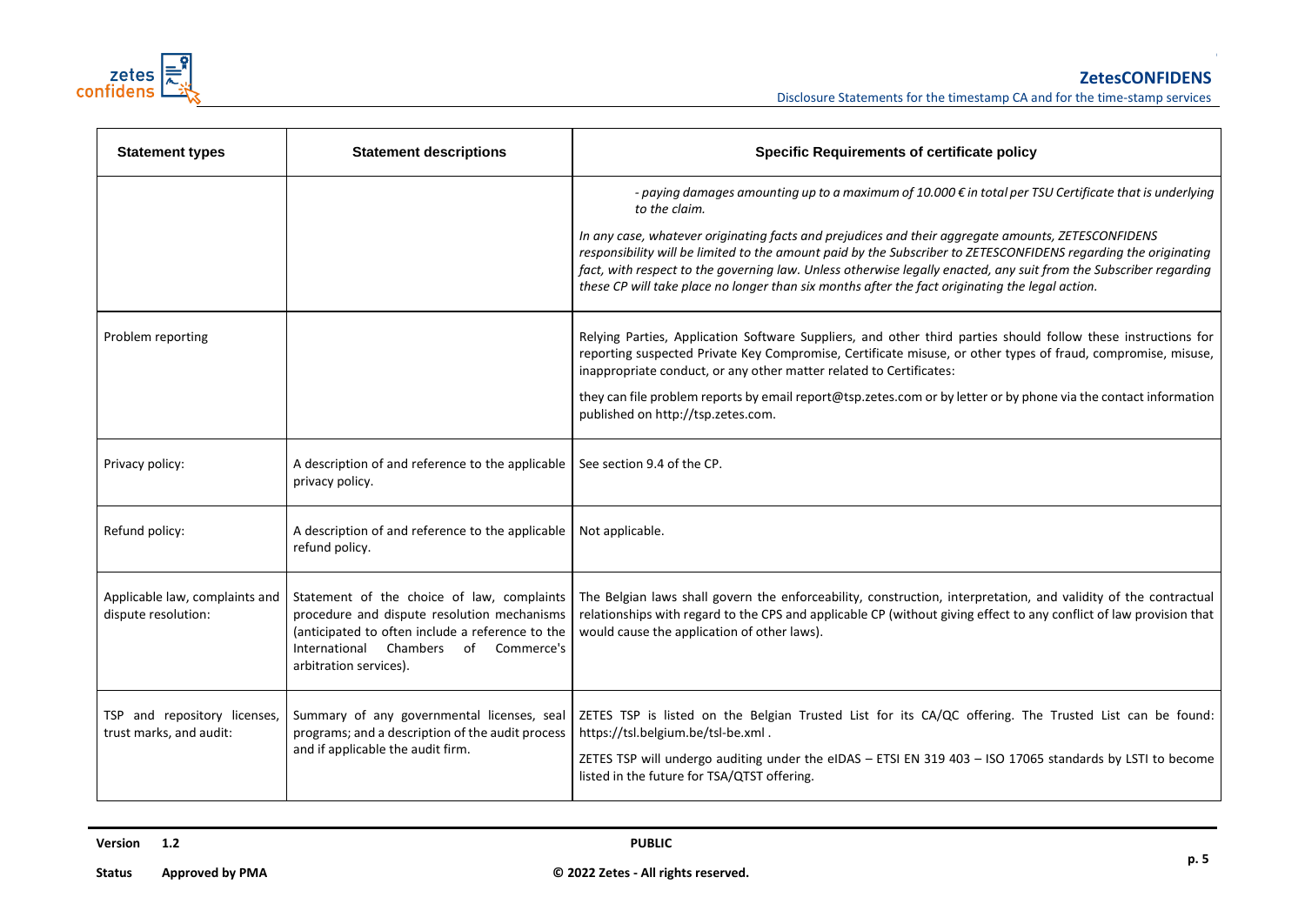

## **2 TSA DISCLOSURE STATEMENT**

### **Document History:**

| version | date       | changes                                                                   |
|---------|------------|---------------------------------------------------------------------------|
| 1.2     | 20/05/2022 | Updated © statement to 2022 + added new TSUs.                             |
| 1.1     | 27/04/2020 | Changed title page. Added © statement. Removed confidentiality statement. |
| 1.0     | 03/10/2018 | Initial version                                                           |

#### **TSA Disclosure Statement:**

| <b>Statement types</b>                                                              | <b>Statement descriptions</b>                                                                                                                                                                                                       | <b>Specific Requirements of certificate policy</b>                                                                                                                                                                                                                                                                                                                                                                                                                                                                                                                                                                                                                             |
|-------------------------------------------------------------------------------------|-------------------------------------------------------------------------------------------------------------------------------------------------------------------------------------------------------------------------------------|--------------------------------------------------------------------------------------------------------------------------------------------------------------------------------------------------------------------------------------------------------------------------------------------------------------------------------------------------------------------------------------------------------------------------------------------------------------------------------------------------------------------------------------------------------------------------------------------------------------------------------------------------------------------------------|
| TSP contact info:                                                                   | The name, location and relevant contact<br>information for the CA/PKI (name of responsible<br>person, address, website, info mail, faq, etc.),<br>including clear information on how to contact<br>the TSP to request a revocation. | Contact address:<br>pma@tsp.zetes.com<br>Postal address:<br>ZETES TSP - Straatsburgstraat 3 - 1130 HAREN - BELGIUM<br>Telephone:<br>+32 2 728 37 11<br>Website:<br>https://tsp.zetes.com<br>https://confidens.zetes.com                                                                                                                                                                                                                                                                                                                                                                                                                                                        |
| Applicable agreements,<br>TSA<br>Statement,<br>Time- I<br>Practice<br>stamp Policy: | Identification and references to applicable<br>agreements.                                                                                                                                                                          | This disclosure statement is merely an iteration of information to be found in the Practice Statements and policy<br>and not the entire agreement.<br>The TSA Practice Statement and Time-stamp Policy, in conjunction with the Certification Practice Statement and<br>Certificate Policy (CPS/CP) of the ZETES TSP CA for TSA, constitutes the main set of terms and conditions for the<br>provision and use of the time-stamp services.<br>A Relying Party can rely on all information available in the present policy and the CPS/CP. All information is<br>available on http://tsp.zetes.com/. The Relying Party shall be deemed to have tacitly accepted other TSP terms |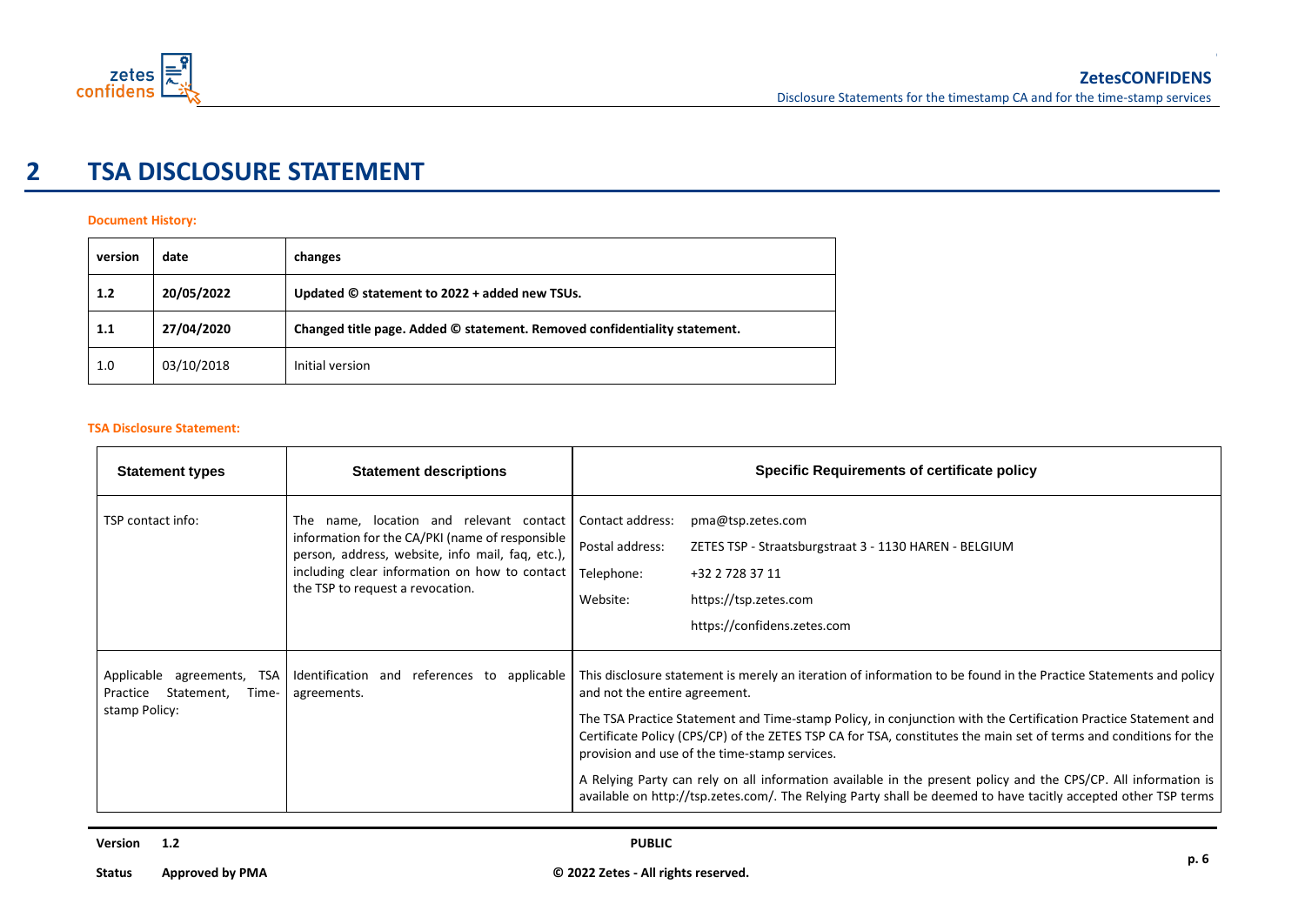

| <b>Statement types</b>                    | <b>Statement descriptions</b>                                                                                                                                               | <b>Specific Requirements of certificate policy</b>                                                                                                                                                                                                                                                                                                                                                                                                              |                                                                                                                                              |                                                                                                                                                                                                              |                                                                                                              |
|-------------------------------------------|-----------------------------------------------------------------------------------------------------------------------------------------------------------------------------|-----------------------------------------------------------------------------------------------------------------------------------------------------------------------------------------------------------------------------------------------------------------------------------------------------------------------------------------------------------------------------------------------------------------------------------------------------------------|----------------------------------------------------------------------------------------------------------------------------------------------|--------------------------------------------------------------------------------------------------------------------------------------------------------------------------------------------------------------|--------------------------------------------------------------------------------------------------------------|
|                                           |                                                                                                                                                                             |                                                                                                                                                                                                                                                                                                                                                                                                                                                                 | the time-stamp.                                                                                                                              |                                                                                                                                                                                                              | and conditions incorporated in the relevant public documents such as the TSA's CA CPS and CP upon relying on |
|                                           |                                                                                                                                                                             | The TSA Practice Statement and Time-stamp Policy is labelled as follows:                                                                                                                                                                                                                                                                                                                                                                                        |                                                                                                                                              |                                                                                                                                                                                                              |                                                                                                              |
|                                           |                                                                                                                                                                             | Time-stamp Policy                                                                                                                                                                                                                                                                                                                                                                                                                                               | TSA Practice Statement and Time-stamp Policy:<br><b>TSA Practice Statement</b><br>OID 1.3.6.1.4.1.47718.2.2.1<br>OID 1.3.6.1.4.1.47718.2.2.2 |                                                                                                                                                                                                              |                                                                                                              |
| Electronic time-stamp:<br>types and usage | A description of each class/type of electronic<br>time-stamps issued by the TSA (in accordance<br>with each time-stamp policy) and any<br>restrictions on time-stamp usage. | key. Each key is associated with a single and unique certificate.<br><b>OID</b><br>1.3.6.1.4.1.47718.2.2.2.50<br>1.3.6.1.4.1.47718.2.2.2.51<br>By including these object identifiers in the generated time-stamps, ZETES TSA claims conformance to this time-<br>stamp policy and to the ETSI BTSP best practices policy for time-stamps (OID 0.4.0.2023.1.1).<br>Information on the algorithms and expected life time per TSU can be found in the below table: |                                                                                                                                              | Time-stamp tokens are signed using a key which is exclusively used for time-stamping. Each TSU has a unique<br>Time-stamp tokens will contain the following OID for identification of the applicable policy: |                                                                                                              |
|                                           |                                                                                                                                                                             |                                                                                                                                                                                                                                                                                                                                                                                                                                                                 |                                                                                                                                              | Description                                                                                                                                                                                                  |                                                                                                              |
|                                           |                                                                                                                                                                             |                                                                                                                                                                                                                                                                                                                                                                                                                                                                 |                                                                                                                                              | Zetes OID for this time-stamp policy for qualified time-stamps                                                                                                                                               |                                                                                                              |
|                                           |                                                                                                                                                                             |                                                                                                                                                                                                                                                                                                                                                                                                                                                                 |                                                                                                                                              | Zetes OID for this time-stamp policy for non-qualified time-stamps                                                                                                                                           |                                                                                                              |
|                                           |                                                                                                                                                                             |                                                                                                                                                                                                                                                                                                                                                                                                                                                                 |                                                                                                                                              |                                                                                                                                                                                                              |                                                                                                              |
|                                           |                                                                                                                                                                             | <b>TSU</b>                                                                                                                                                                                                                                                                                                                                                                                                                                                      | Common Name in the TSU certificate                                                                                                           | Algorithm and Key length                                                                                                                                                                                     |                                                                                                              |
|                                           |                                                                                                                                                                             | TSU1                                                                                                                                                                                                                                                                                                                                                                                                                                                            | ZETES TSP RSA Qualified TSU1                                                                                                                 | RSA3072 or better                                                                                                                                                                                            |                                                                                                              |
|                                           |                                                                                                                                                                             | TSU <sub>2</sub>                                                                                                                                                                                                                                                                                                                                                                                                                                                | ZETES TSP RSA Qualified TSU2                                                                                                                 | RSA3072 or better                                                                                                                                                                                            |                                                                                                              |
|                                           |                                                                                                                                                                             | TSU3                                                                                                                                                                                                                                                                                                                                                                                                                                                            | ZETES TSP EC Qualified TSU3                                                                                                                  | ECC256 or better                                                                                                                                                                                             |                                                                                                              |
|                                           |                                                                                                                                                                             | TSU4                                                                                                                                                                                                                                                                                                                                                                                                                                                            | ZETES TSP EC Qualified TSU4                                                                                                                  | ECC256 or better                                                                                                                                                                                             |                                                                                                              |
|                                           |                                                                                                                                                                             | TSU5                                                                                                                                                                                                                                                                                                                                                                                                                                                            | ZETES TSP RSA TSU5                                                                                                                           | RSA3072 or better                                                                                                                                                                                            |                                                                                                              |
|                                           |                                                                                                                                                                             | TSU6                                                                                                                                                                                                                                                                                                                                                                                                                                                            | ZETES TSP RSA TSU6                                                                                                                           | RSA3072 or better                                                                                                                                                                                            |                                                                                                              |
|                                           |                                                                                                                                                                             | TSU7                                                                                                                                                                                                                                                                                                                                                                                                                                                            | ZETES TSP EC TSU7                                                                                                                            | ECC256 or better                                                                                                                                                                                             |                                                                                                              |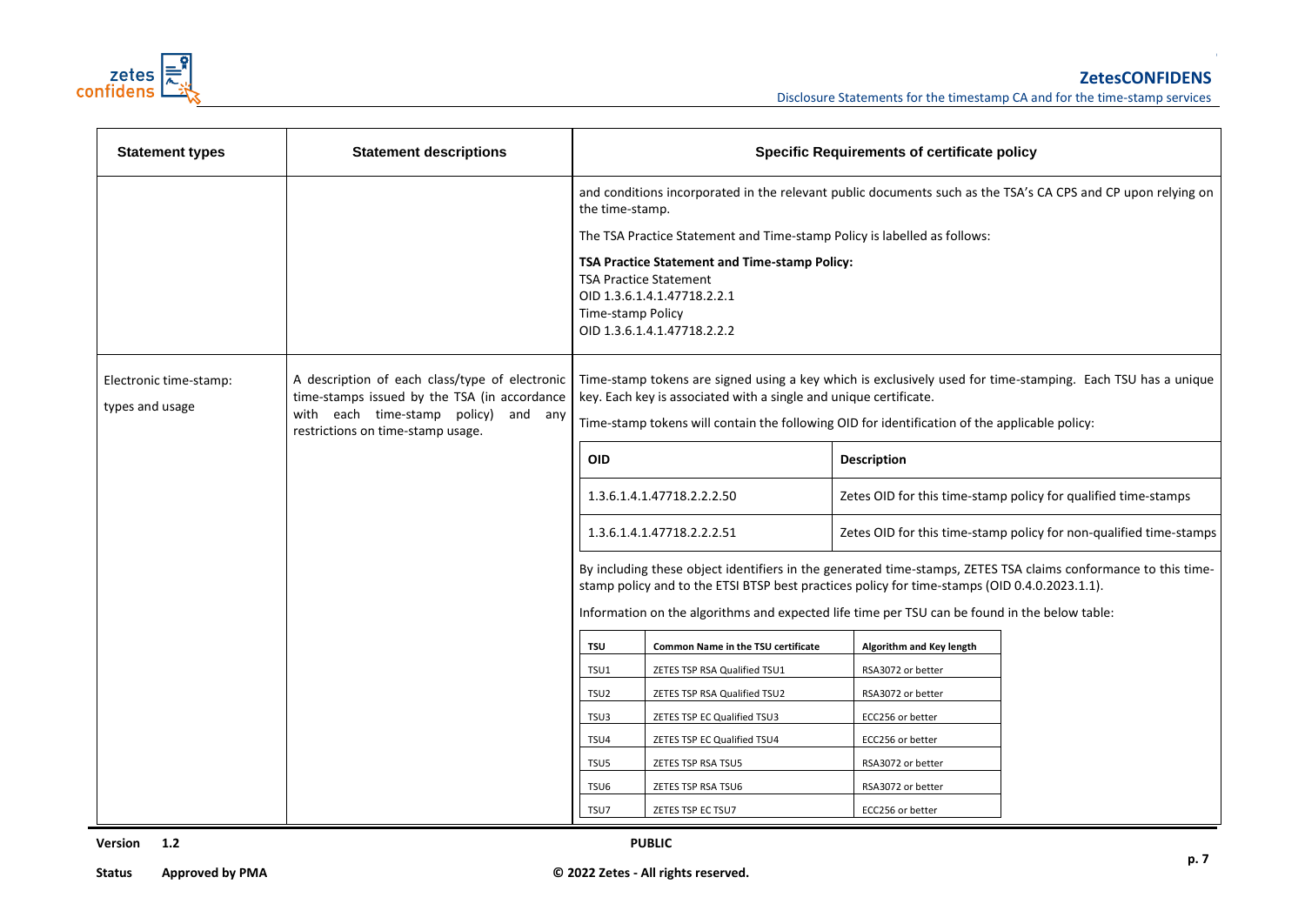

| <b>Statement types</b>      | <b>Statement descriptions</b>                                                | <b>Specific Requirements of certificate policy</b>                                                                                           |                                                                                                                                                                                                                                                                                                                           |                                                                                                                                                                                                          |                                                                                                                                                                                                                                       |
|-----------------------------|------------------------------------------------------------------------------|----------------------------------------------------------------------------------------------------------------------------------------------|---------------------------------------------------------------------------------------------------------------------------------------------------------------------------------------------------------------------------------------------------------------------------------------------------------------------------|----------------------------------------------------------------------------------------------------------------------------------------------------------------------------------------------------------|---------------------------------------------------------------------------------------------------------------------------------------------------------------------------------------------------------------------------------------|
|                             |                                                                              | TSU8<br>TSU9<br><b>TSU10</b><br><b>TSU11</b><br><b>TSU12</b><br><b>TSU13</b><br><b>TSU14</b><br><b>TSU15</b><br><b>TSU16</b><br><b>TSU17</b> | ZETES TSP EC TSU8<br>ZetesConfidens RSA Qualified TSU9<br>ZetesConfidens RSA Qualified TSU10<br>ZetesConfidens EC Qualified TSU11<br>ZetesConfidens EC Qualified TSU12<br>ZetesConfidens RSA TSU13<br>ZetesConfidens RSA TSU14<br>ZetesConfidens EC TSU15<br>ZetesConfidens EC TSU16<br>ZetesConfidens EC Qualified TSU17 | ECC256 or better<br>RSA2048 or better<br>RSA2048 or better<br>ECC256 or better<br>ECC256 or better<br>RSA2048 or better<br>RSA2048 or better<br>ECC256 or better<br>ECC256 or better<br>ECC256 or better |                                                                                                                                                                                                                                       |
|                             |                                                                              | <b>TSU18</b><br><b>TSU19</b><br><b>TSU20</b>                                                                                                 | ZetesConfidens EC Qualified TSU18<br>ZetesConfidens RSA Qualified TSU19<br>ZetesConfidens RSA Qualified TSU20<br>be found in the Time-stamp policy under section 6.2.                                                                                                                                                     | ECC256 or better<br>RSA2048 or better<br>RSA2048 or better                                                                                                                                               | Information on any limitations on the use of the timestamp and information on how to verify the time-stamp can                                                                                                                        |
| <b>Reliance limits:</b>     | The reliance limits, if any.                                                 |                                                                                                                                              | Indication of the accuracy of the time in the time-stamp, and the period of time for which TSA event logs are<br>under section 6.2 and 6.3.                                                                                                                                                                               |                                                                                                                                                                                                          | maintained (and hence are available to provide supporting evidence) can be found in the Time-stamp policy                                                                                                                             |
| Obligations of subscribers: | The description of, or reference to, the critical<br>subscriber obligations. |                                                                                                                                              | and check that the TSU certificate is valid and that the certificate expiration date fits the Subscriber's needs.<br>Subscribers must use secure cryptographic suites for time-stamping requests.<br>Subscribers should inform their end-users and other Relying Parties about the Time-Stamp Policy.                     |                                                                                                                                                                                                          | Subscribers must verify for each fresh time-stamp token that it has been correctly formatted and correctly signed<br>Subscribers should include or archive the TSU certificate status information with the object to be time stamped. |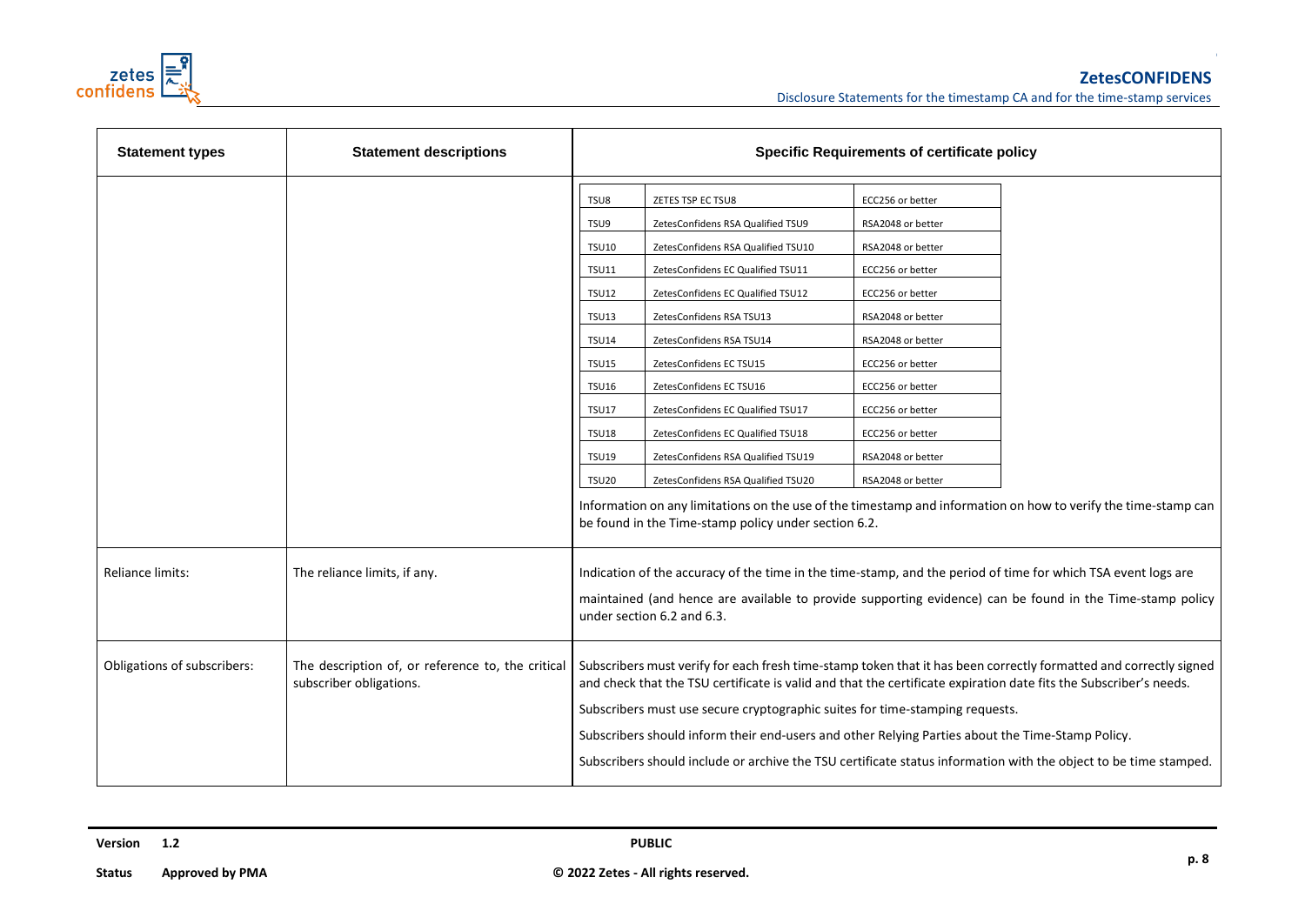

| <b>Statement types</b>                                                              | <b>Statement descriptions</b>                                                                                                                  | <b>Specific Requirements of certificate policy</b>                                                                                                                                                                                                                                                                                                                                                                                                                                                                                                                                                                                                                                                                                                                                                                                                                                                                                                                                                                                                                                                                                                                                                                                                                                                                                                                                                       |  |
|-------------------------------------------------------------------------------------|------------------------------------------------------------------------------------------------------------------------------------------------|----------------------------------------------------------------------------------------------------------------------------------------------------------------------------------------------------------------------------------------------------------------------------------------------------------------------------------------------------------------------------------------------------------------------------------------------------------------------------------------------------------------------------------------------------------------------------------------------------------------------------------------------------------------------------------------------------------------------------------------------------------------------------------------------------------------------------------------------------------------------------------------------------------------------------------------------------------------------------------------------------------------------------------------------------------------------------------------------------------------------------------------------------------------------------------------------------------------------------------------------------------------------------------------------------------------------------------------------------------------------------------------------------------|--|
|                                                                                     |                                                                                                                                                | Subscribers should rely on DNS services that respect the TTL value of the A record when accessing the time-stamp<br>services and certificate status services.                                                                                                                                                                                                                                                                                                                                                                                                                                                                                                                                                                                                                                                                                                                                                                                                                                                                                                                                                                                                                                                                                                                                                                                                                                            |  |
| public key certificate<br>TSU<br>status checking obligations of<br>relying parties: | The extent to which relying parties are obligated<br>to check the TSU public key certificate status,<br>and references to further explanation. | Before placing any reliance on a time-stamp, a Relying Party must verify that the time-stamp has been correctly<br>signed and that the certificate used to sign the time-stamp was valid at the time indicated in the timestamp.<br>The Relying Party must take into account any limitations on usage of the time-stamp indicated by this Time-Stamp<br>Policy.<br>For qualified time-stamps, ETSI EN 319 421 states: "The relying party is expected to use a Trusted List to establish<br>whether the timestamp unit and the timestamp are qualified. If the public key of the TSU is listed in the Trusted<br>List and the service it represents is a qualified time-stamping service, then the time-stamps issued by this TSU<br>can be considered as qualified."<br>During the TSU certificate validity period, the status of the certificate can be checked using the relevant CRL.<br>ZETESCONFIDENS CA certificates, TSU certificates and the related CRLs are published at https://crt.tsp.zetes.com<br>and https://crl.tsp.zetes.com.<br>Relying parties should rely on DNS services that respect the TTL value of the A record when accessing the time-<br>stamp services and certificate status services.<br>If this verification takes place after the end of the validity period of the certificate, the Relying Party should follow<br>the guidance denoted in Annex D of ETSI EN 319 421. |  |
| Limited<br>warranty<br>and<br>disclaimer/Limitation<br>of<br>liability:             | disclaimers,<br>Summary of the warranty,<br>limitations of liability and any applicable<br>warranty or insurance programs.                     | See Certificate Policy and Certification Practice Statement (CP/CPS) for CA for TSA: Section 9.2 on insurance<br>coverage, Section 9.6 Representation and warranties, Section 9.7 Disclaimers of warranties and section 9.8<br>Limitations of liabilities<br>Within the limit set by Belgian Law, in no event (except for fraud or willful misconduct) will ZETESCONFIDENS be<br>liable for:<br>Any loss of profits;<br>Any loss of data;<br>Any indirect, consequential or punitive damages arising from or in connection with the use,<br>delivery, license, and performance or non-performance of certificates or digital signatures;<br>Any other damages beyond proven direct damages as described below.                                                                                                                                                                                                                                                                                                                                                                                                                                                                                                                                                                                                                                                                                           |  |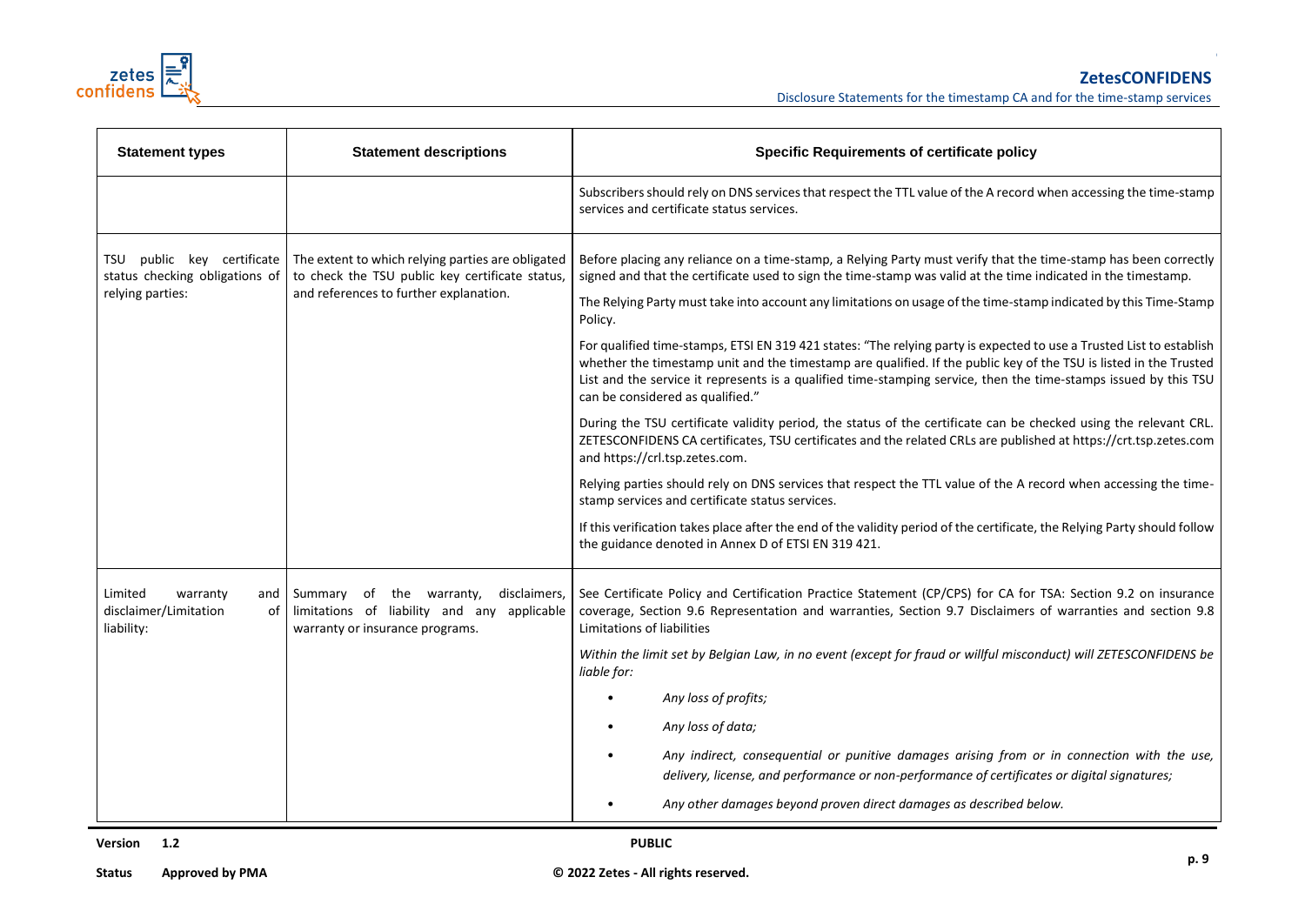

| <b>Statement types</b> | <b>Statement descriptions</b>                                       | <b>Specific Requirements of certificate policy</b>                                                                                                                                                                                                                                                                                                                                                                                            |
|------------------------|---------------------------------------------------------------------|-----------------------------------------------------------------------------------------------------------------------------------------------------------------------------------------------------------------------------------------------------------------------------------------------------------------------------------------------------------------------------------------------------------------------------------------------|
|                        |                                                                     | In case of liability of ZETESCONFIDENS towards the Subscriber or a Relying Party for proven direct damages, the<br>liability of ZETESCONFIDENS towards any claimant is in any way limited to:                                                                                                                                                                                                                                                 |
|                        |                                                                     | - paying damages amounting up to a maximum of 50 $\epsilon$ per transaction, for events where the Relying<br>Party relies on the certificate and time-stamp token (TST):                                                                                                                                                                                                                                                                      |
|                        |                                                                     | a) as regards the accuracy at the time of issuance of all information contained in the<br>(Qualified) Certificate and as regards the fact that the Certificate contains all the details<br>prescribed for a (Qualified) Certificate; or                                                                                                                                                                                                       |
|                        |                                                                     | b) for assurance that at the time of the issuance of the Certificate, the signatory identified in<br>the Qualified Certificate held the private key corresponding to the public key given or identified<br>in the Certificate; or                                                                                                                                                                                                             |
|                        |                                                                     | c) for assurance that the private key and the public key can be used in a complementary<br>manner; or                                                                                                                                                                                                                                                                                                                                         |
|                        |                                                                     | d) as regards the accuracy of the time mentioned in the TST;                                                                                                                                                                                                                                                                                                                                                                                  |
|                        |                                                                     | and                                                                                                                                                                                                                                                                                                                                                                                                                                           |
|                        |                                                                     | - paying damages amounting up to a maximum of 200 € in total per TSU Certificate that is underlying<br>to the claim.                                                                                                                                                                                                                                                                                                                          |
|                        |                                                                     | In any case, whatever originating facts and prejudices and their aggregate amounts, ZETESCONFIDENS<br>responsibility will be limited to the amount paid by the Subscriber to ZETESCONFIDENS regarding the originating<br>fact, with respect to the governing law. Unless otherwise legally enacted, any suit from the Subscriber regarding<br>these CP will take place no longer than six months after the fact originating the legal action. |
|                        |                                                                     | Additional limitations of liability between ZETESCONFIDENS and the Subscriber can be part of the Subscriber<br>agreement concluded between the parties.                                                                                                                                                                                                                                                                                       |
| Privacy policy:        | A description of and reference to the applicable<br>privacy policy. | See section 9.4 of the Certificate Policy and Certification Practice Statement (CP/CPS) for CA for TSA.                                                                                                                                                                                                                                                                                                                                       |
| Refund policy:         | A description of and reference to the applicable<br>refund policy.  | No refund is being made.                                                                                                                                                                                                                                                                                                                                                                                                                      |